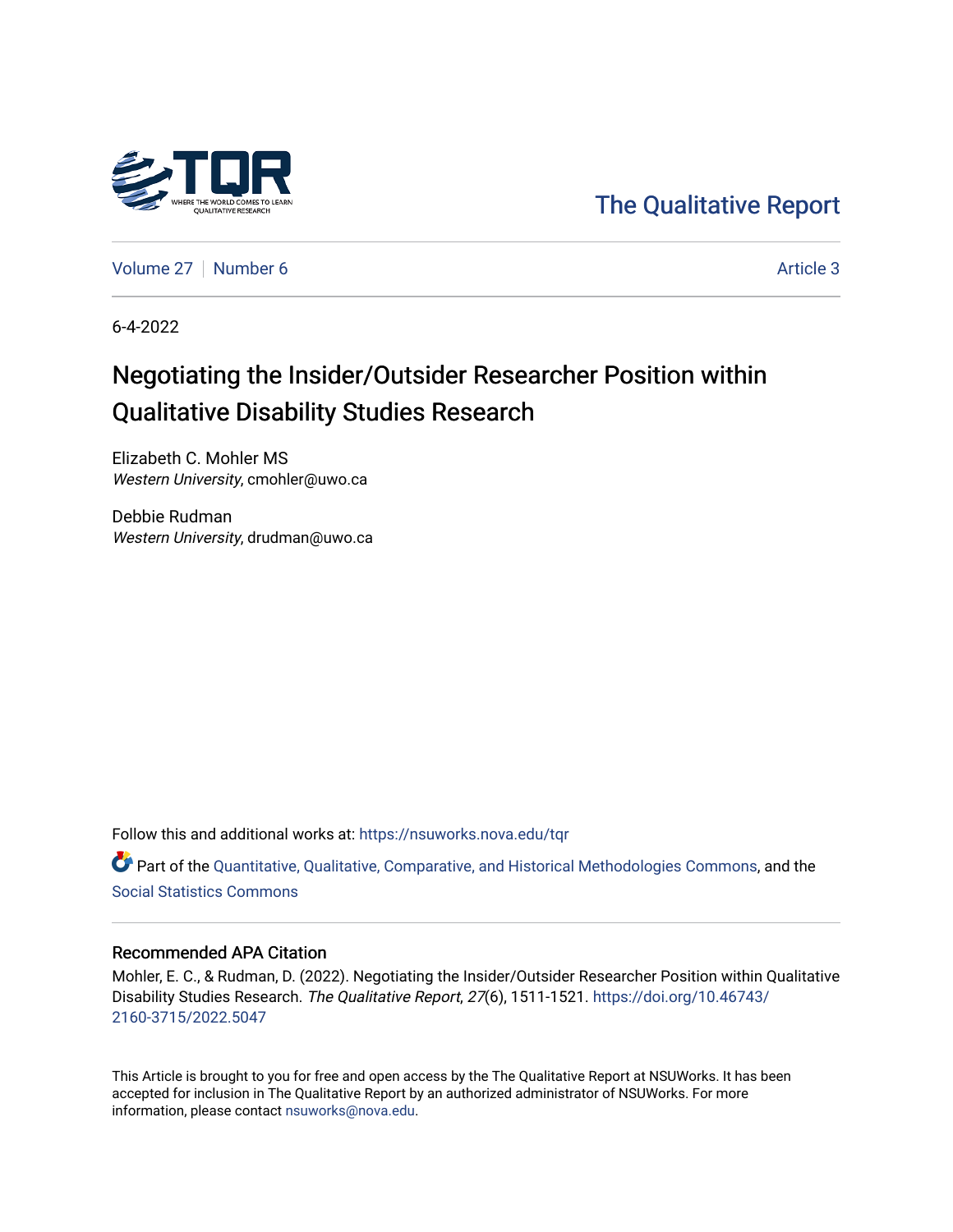# **Qualitative Research Graduate Certificate** Indulge in Culture Exclusively Online . 18 Credits

**LEARN MORE** 

# Negotiating the Insider/Outsider Researcher Position within Qualitative Disability Studies Research

# **Abstract**

The subjectivity of qualitative researchers can be a contribution to qualitative research which at the same time requires commitment to on-going critical reflexivity regarding one's positionality. More specifically, we address how to navigate the possibility that researcher subjectivity can culminate in role-confusion when the researcher is highly familiar with the research setting or research participants, when positioned as an "insider." We do this by adopting a critical paradigm approach that investigates the efficacy of "unlearning" as a strategy for challenging one's assumptions as a researcher, particularly those assumptions that challenge the co-construction of knowledge that extends from research presuppositions. Drawing upon theoretical and methodological literature, we argue that intersubjective reflection is crucial to the process of unlearning. By critically reflecting on subjectivity, it becomes possible to deconstruct our research approach and its underlying assumptions, as well as our research findings. In turn, this creates space to unpack our role in how these approaches, assumptions, and findings are formulated, as well as space to challenge and reformulate these based on dialogue with participants. Through critical reflexivity addressing subjectivity and positionality in the context of research relations, researchers are challenged to consider how their insider knowledge, based on their individual experiences and personal meanings, can impinge on the research process.

# Keywords

reflexivity, subjectivity, unlearning, insider position, outsider position

# Creative Commons License



This work is licensed under a [Creative Commons Attribution-Noncommercial-Share Alike 4.0 International](https://creativecommons.org/licenses/by-nc-sa/4.0/)  [License](https://creativecommons.org/licenses/by-nc-sa/4.0/).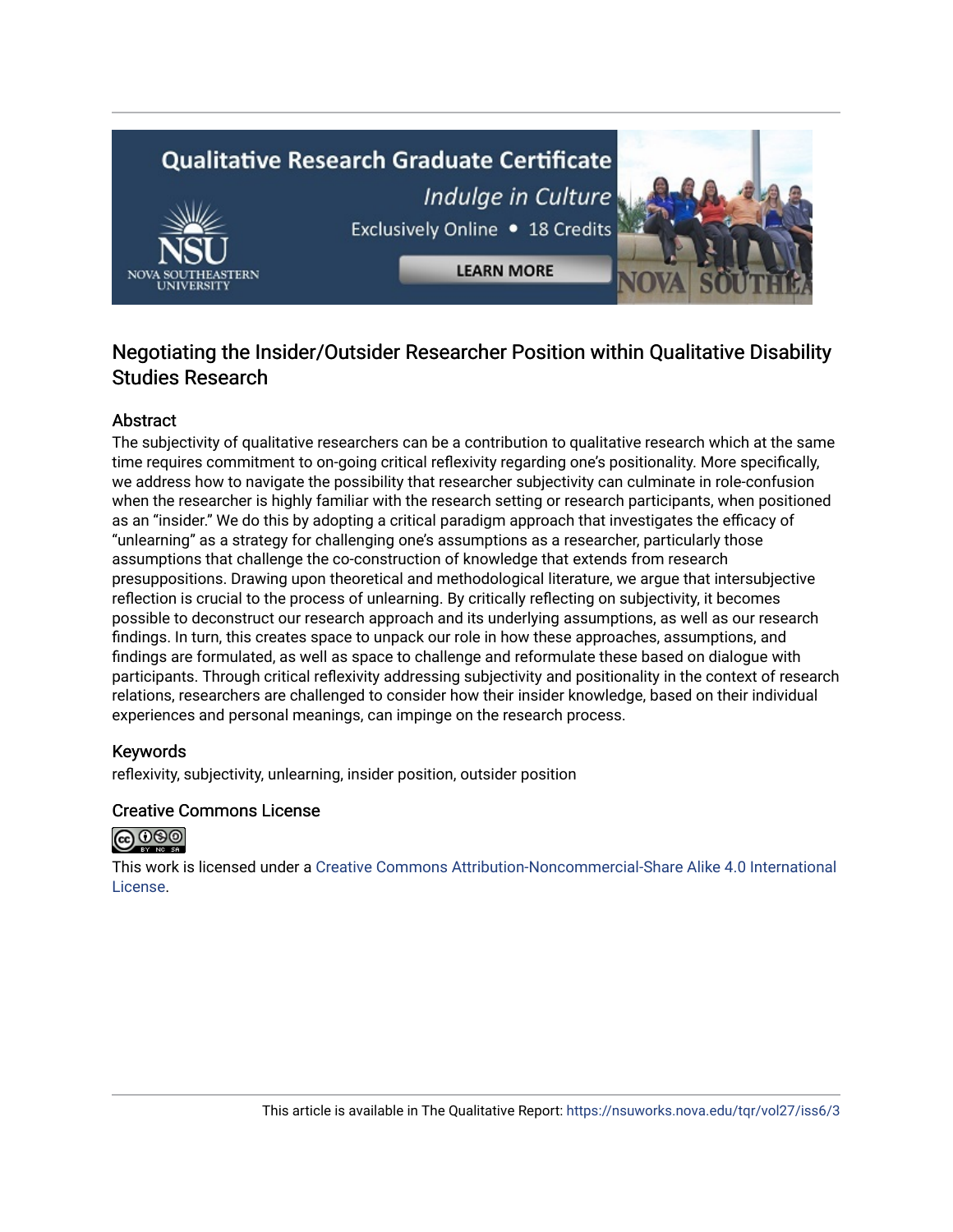

# **Negotiating the Insider/Outsider Researcher Position within Qualitative Disability Studies Research**

Elizabeth C. Mohler<sup>1</sup> and Debbie Laliberte Rudman<sup>2</sup> <sup>1</sup>Health and Rehabilitation Sciences, Western University, Canada <sup>2</sup>School of Occupational Therapy  $\&$  Health and Rehabilitation Sciences Graduate Program Western University, Canada

The subjectivity of qualitative researchers can be a contribution to qualitative research which at the same time requires commitment to on-going critical reflexivity regarding one's positionality. More specifically, we address how to navigate the possibility that researcher subjectivity can culminate in roleconfusion when the researcher is highly familiar with the research setting or research participants, when positioned as an "insider." We do this by adopting a critical paradigm approach that investigates the efficacy of "unlearning" as a strategy for challenging one's assumptions as a researcher, particularly those assumptions that challenge the co-construction of knowledge that extends from research presuppositions. Drawing upon theoretical and methodological literature, we argue that intersubjective reflection is crucial to the process of unlearning. By critically reflecting on subjectivity, it becomes possible to deconstruct our research approach and its underlying assumptions, as well as our research findings. In turn, this creates space to unpack our role in how these approaches, assumptions, and findings are formulated, as well as space to challenge and reformulate these based on dialogue with participants. Through critical reflexivity addressing subjectivity and positionality in the context of research relations, researchers are challenged to consider how their insider knowledge, based on their individual experiences and personal meanings, can impinge on the research process.

*Keywords:* reflexivity, subjectivity, unlearning, insider position, outsider position

# **Introduction**

Issues of subjectivity and research positionality are central in many approaches to qualitative research, with interpretivist, constructivist, and critically informed qualitative research acknowledging and valuing the contributions of a researcher's social experiences, values, norms, and perspectives to the co-construction of knowledge (Finlay, 2002). Conceptualisations of researcher positionality in qualitative research have historically fore fronted the dichotomous classification of the insider and outsider positions. However, discourses concerning these positions have increasingly been critiqued as overly simplistic given that they essentialise identity categories and are consequently unable to consider the flexible and fluid nature of identities in research processes, or the intersectional nature of positionality (Tinker & Armstrong, 2008). Ideas about the space in-between directly challenge the dichotomy of the insider/outsider position. There is increasing recognition that researchers may possess both similarities with and differences from their research participants across dimensions such as race, gender, sexuality, ability status, and religion. This means that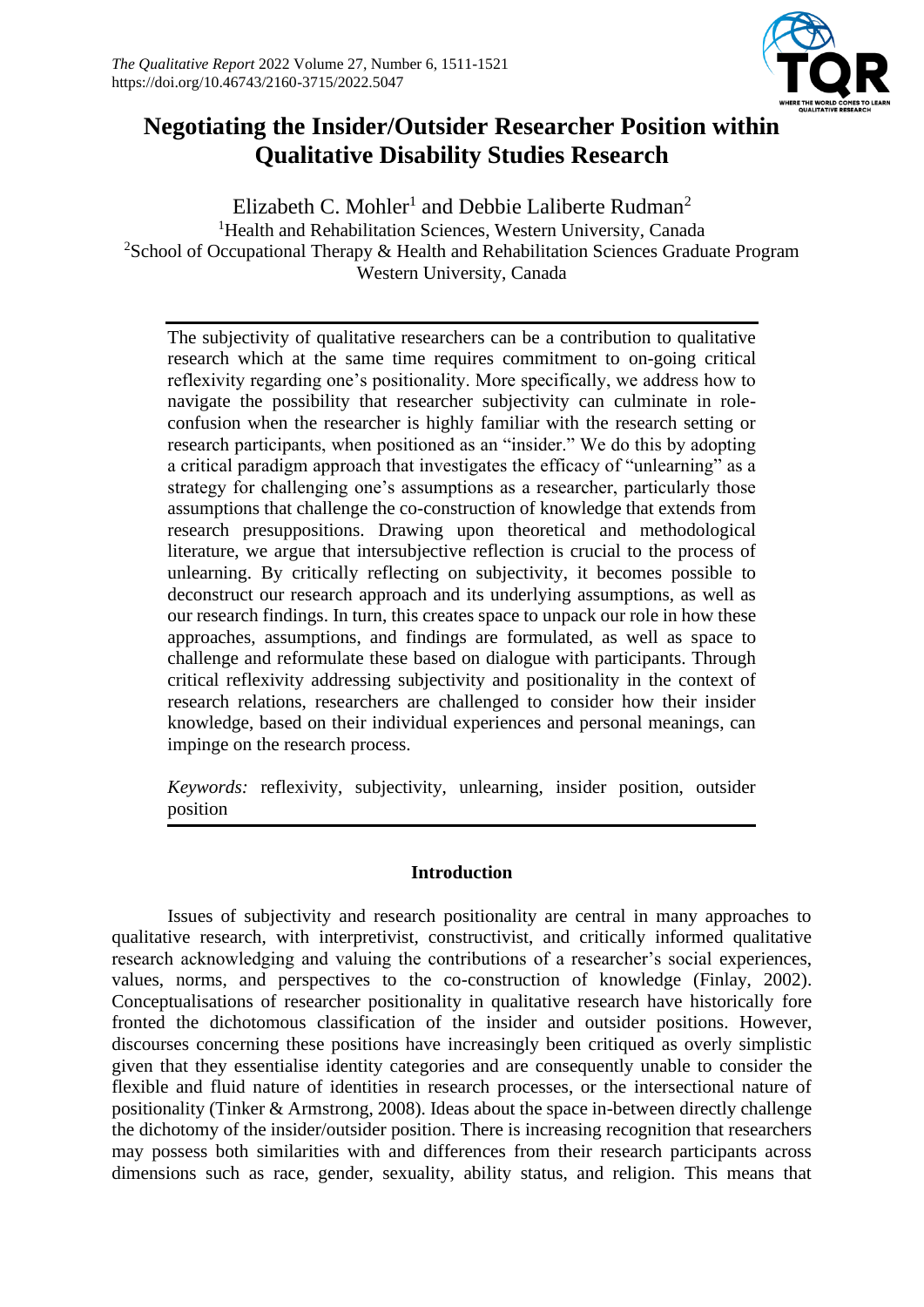researchers must address how they function as insiders and outsiders concurrently, and thereby occupy a space in-between as they shift between positions of similarity and difference which has implications throughout the research process (Tinker & Armstrong, 2008).

This paper is grounded within the first author's initial negotiation of her positionality as she embarks on her dissertation research. It evolved from a paper generated in the context of a qualitative methodology course taught by the second author. The paper has materialized from a process of reading and reflexive writing by Elizabeth, receipt of comments from Debbie designed to deepen reflexivity, and on-going dialogue between the authors. The paper shares Elizabeth's reflections on key readings and how these have informed my approach to negotiating the insider/outsider research position with qualitative disability studies research. The use of the word "I" and "my" in the paper refers to the first author. After introducing the central tensions to be addressed in the paper in relation to researcher role and positionality in qualitative disability studies research, I introduce my positionality and the evolving foci of my dissertation work. I then move onto to sharing what I have learned through the processes of reading, reflexive writing, and critical dialogue, pointing to ways forward in negotiating positionality that addresses its dynamic and fluid nature.

A key concern that I begin this process with was that of the fuzzy line between myself and my experiences as a disabled person and the topics I intend to study and the participants I hope to work with. For instance, how can I bring my own lived expertise and subjectivity into my research, but also guard against my experiences and perspectives becoming dominant in the knowledge constructed? As noted by Dwyer and Buckle (2009), role confusion can result when a researcher's positionality is such that it leads to assumed familiarity with the research setting, research participants, or experience or position being studied, which in turn, can work against achieving co-constructed knowledge (Dwyer & Buckle, 2009). When role confusion occurs, the researcher can veer into becoming a participant and centring themselves in the process of knowledge production and interpretation (Dwyer & Buckle, 2009). Within the context of my dissertation work, I have become increasingly attuned to the imperative to address subjectivity and my positionality in this sense, due to my own experiences of disability and my intention to study experiences of attendant care with disabled persons. As a qualitative researcher with a visual disability who follows a constructivist epistemological framework, I recognise that while disability might be a marker of similarity of social positioning in many ways, it is also an embodied experience that is highly subjective and interacts with various positionalities (personal and professional). Therefore, disability is heterogenous and it is important that it is understood beyond my own experiences of it, and the ways in which my experiences have influenced my viewpoints on the broader topics I seek to study. Indeed, in disability studies, researchers have raised concerns with capturing the actions of participants in an authentic way, yet they may experience difficulties in (re)interpreting the actions of their research subjects without subscribing to disablist terms that perpetuate the victimisation of disabled people (Goodley, 1999). Goodley (1999) notes that "disability research *with*  participants can fall into research *on* participants – when the only person benefiting is the researcher and their career aspirations" (p. 43, emphasis in original). While it has been proposed that disabled researchers within disabilities studies can work against perpetuation of such victimisation, the intersectional nature of positionality means that positionality continues to be examined as multiple, dynamic, and as in need of on-going scrutiny even when a researcher may occupy the status of disabled.

Taking a critical paradigm approach based on Finlay's (2002) conceptualization of intersubjectivity, I explore how the subjectivity of the researcher can be a contribution to qualitative research which at the same time requires commitment to on-going critical reflexivity regarding one's positionality. I will consider "unlearning" as an ongoing process for challenging one's assumptions as a researcher, particularly those assumptions that challenge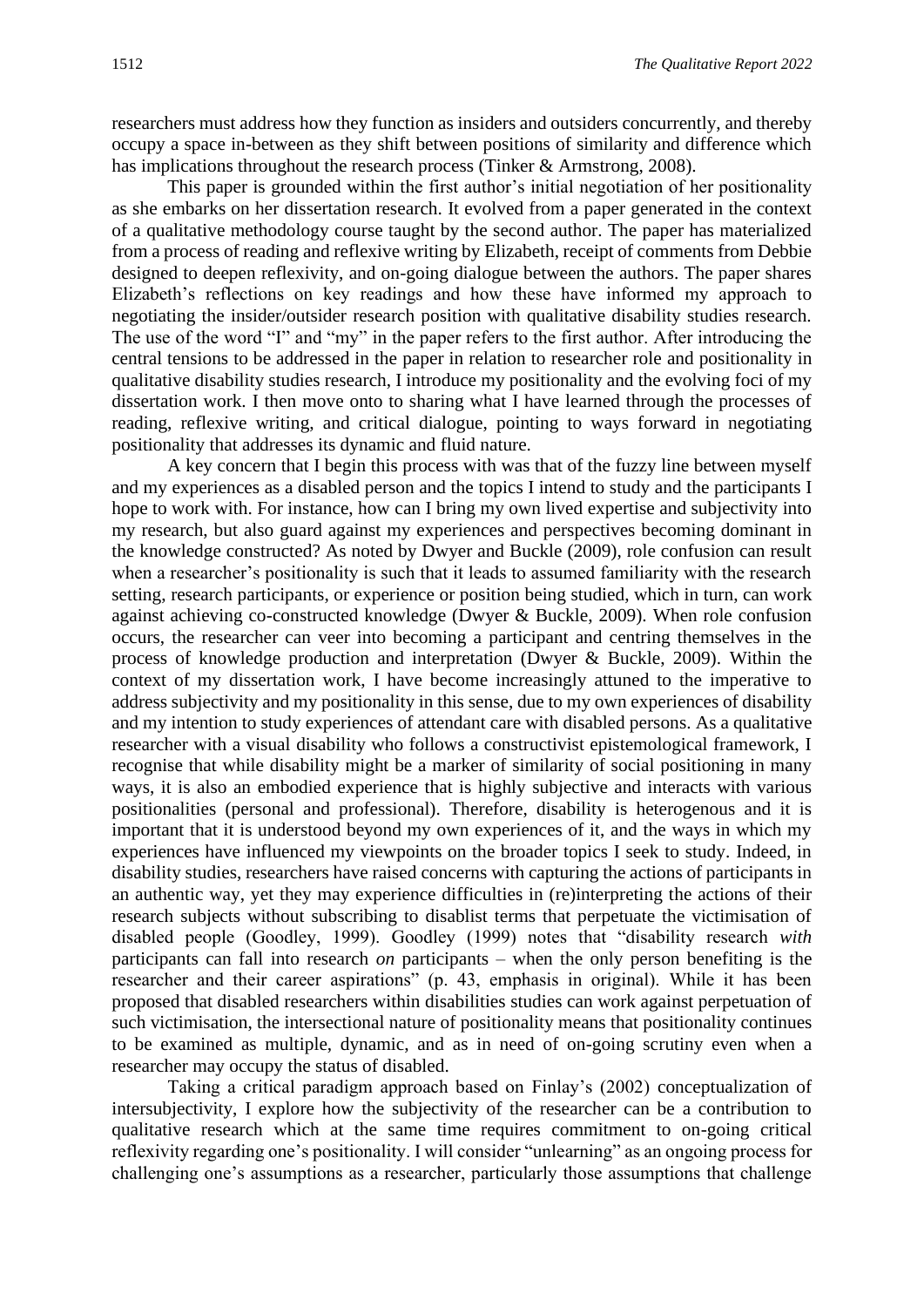the acquisition of new knowledge through reflexive approaches. In the context of disability studies, how can researchers reflect upon and challenge pre-existing assumptions? To what extent do researchers' positionalities enable them to challenge pre-existing assumptions? I will show that by reflecting on one's own subjectivity and how it is shaped through and within one's positionality, it becomes possible to critically deconstruct one's research approach and its underlying assumptions, as well as one's research findings, and to unpack the role of the researcher in how these are formulated (Crooks et al., 2012). In the next section, I discuss my positionality as a critical researcher. Following this, I analyse the position of the researcher in qualitative research against the backdrop of the ontological tradition of subjectivity. This is followed by a discussion of unlearning and reflexive practice. In the final section, the paper concludes with a summary of its overarching argument and some key points.

### **My Positionality and the Practical Implications for Research**

In my own research, which is situated in an urban context in a Canadian province, I aim to critically explore the narratives of adults with disabilities who use self-managed attendant services, in order to understand how self-directed options to attendant care foster and/or constrain occupational possibilities (a term used to denote what forms of everyday activity engagement become conceptualised as ideal and "worthy" of support through such services, and what forms of activity engagement are silenced, negated, and outside the purview of such services). My goal is to unpack broader societal, economic, and socio-political contexts that shape these experiences of engagement, and their implications for what come to be seen by adults with disabilities, their attendants, and others as what activities are possible and not possible in their lives. Against the backdrop of this emergent body of research, my research study seeks to address the following questions in relation to a specific funding program in operation in the context of the study: (a) What responsibilities are required of people with disabilities to self-manage attendants through the Ontario Direct Funding Program? (b) In what ways does the Ontario Direct Funding Program facilitate and enable community integration and participation? and (c) What are some challenges to the current Ontario Direct Funding model experienced by people with disabilities?

The nature of my research and the involvement of adults with disabilities means that I will be aiming to conduct "inclusive disability research." This approach presents the opportunity to create intersubjectivity in an experiential way because of shared disability embodiment (Chaudhry, 2019). Chaudhry (2019) has provided insight into how intersubjectivity is also created in a discursive way through dialogic exchanges during the coconstruction of knowledge, which are linked to embodied experiences. This is instructive for me as a researcher who is preparing to go into the field because it creates awareness of the fact that as part of these processes, dialogic exchange and shared disability are consistently intertwined. Being aware of my own positionality as a researcher with a disability, I hold the view that my embodied practices can serve as a crucial reference point via which I can develop synergies with my participants, creating an intersubjective space that promotes the coconstruction of disability knowledge. At the same time, tensions exist. I must remain acutely aware of the fact that even in contexts where both researchers and participants are living with a disability, people experience disability differently and these experiences are also determined by intersectionality including age, gender, and sex (Imrie, 2004).

I have provided two family members with support to access direct funded services, meaning that I also have a unique perspective and lived knowledge on the research topic. Inasmuch as I have certain privileges as researcher who is educated and has some insight into the complexities of the systems and processes that are under investigation in this research, I am acutely aware of my shifting between insider and outsider positions, which ultimately impinges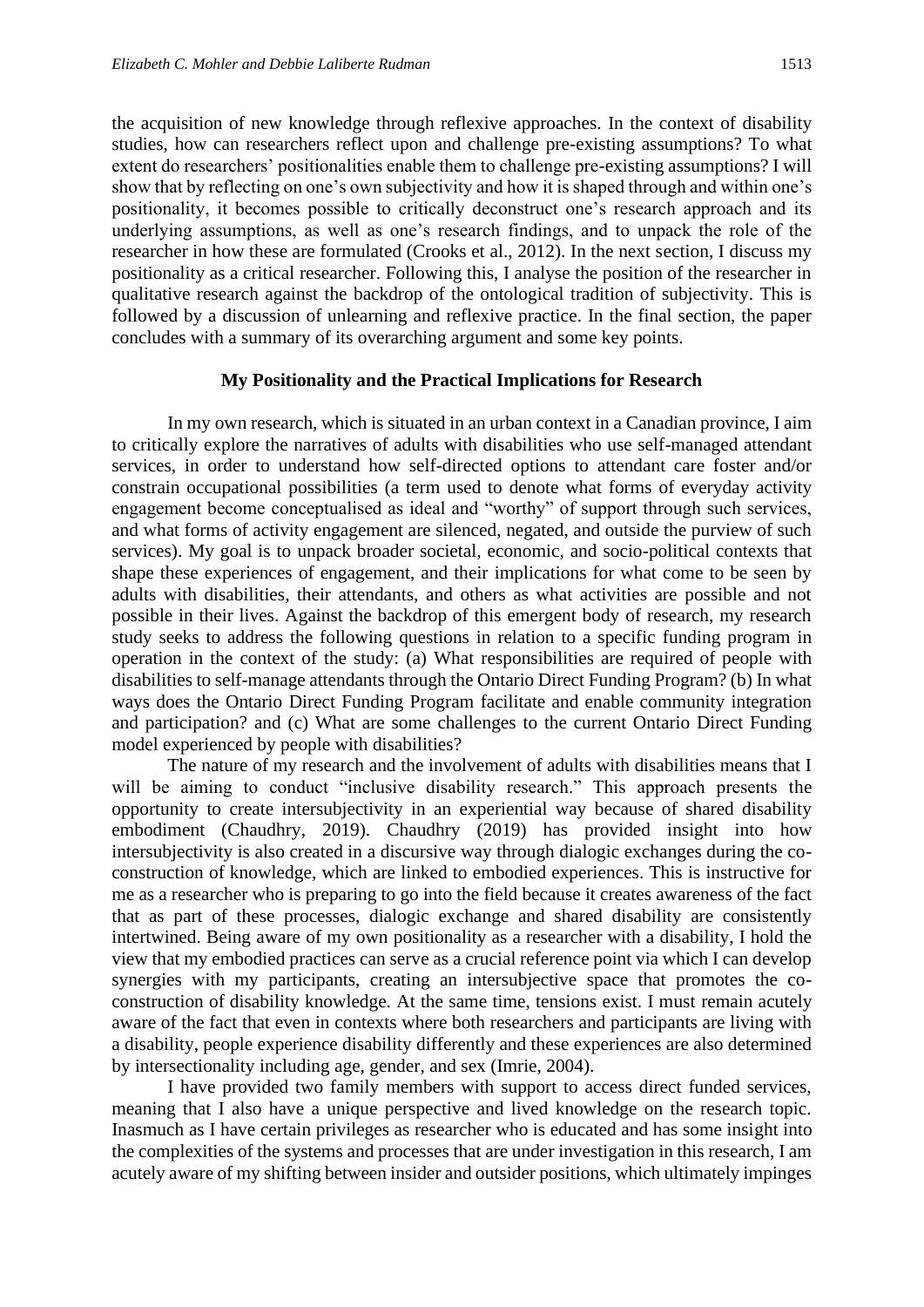on processes of knowledge production. Indeed, as Rinaldi (2013) has noted, it is important for the researcher to position themselves in the overarching field of disability studies by disclosing their experiences. This is due to the impact that perspective and privilege have on knowledge production. Crucial to this is the recognition that "when researchers do not position themselves in their work, they may well be positioned anyway" (Rinaldi, 2013, p. 1). My positionality as a critical researcher goes hand in hand with adopting an embodied approach, which is predicated on the assumption that disability is underpinned by bodily difference. This introduces the possibility of the misreading of experiences as researchers seek to create embodied connections with research participants. It creates a paradox whereby attempts to critically deconstruct the researcher's role become exercises in claims to authority (Finlay, 2002) and may exacerbate the power relations that naturally exist between researchers and their participants. This is something that I must be acutely aware of when addressing my research question; I must grapple with and reflect on how my identity and experience as a disabled researcher, or how my status as an insider, ultimately shapes my epistemological position as a qualitative researcher.

Against this backdrop, reflexivity constitutes an important tool for examining the impact of my perspective, presence, and position, thus revealing the unconscious motivations and implicit assumptions in my approach (Finlay, 2002). I am inclined towards adopting an intersubjective reflection approach to reflexivity (Finlay, 2002) in my research, which I explain further below. As a researcher whose practice is rooted in a critical paradigm perspective, I completely embrace the role of subjectivity in research and recognise its merits, although I also recognise that it needs to be continually unpacked throughout the research process. Subjectivity, as per Finlay's (2002) definition, concerns a recognition of how the positionality of the researcher comprises a set of norms, values, beliefs, and assumptions that are socially constructed and generated through interactions in the world as part of a continual dynamic process. As a researcher with a visual disability, for example, I potentially bring to my research experiences, my own subjective interpretations of disability, which I draw upon based on my social interactions and the unique experiences that come with them. If disability is understood as socially constructed, then my personal experiences are shaped by the norms of my social environment which I may project onto others during the research process. There is, however, the imperative of managing the assumptions that I hold, so that I can truly understand the disability of others based on their experiences and not mine. It is through positionality, one acknowledges and addresses the various experiences that contribute to subjectivity, focusing on existing power relations or one's position in relation to others. The exercise of writing this paper has provided nuanced insight, particularly from a disability studies approach, on the various strategies that can be employed to do this.

### **Positioning the Researcher in Qualitative Studies**

The role that researchers occupy in relation to the research phenomenon under study is central within qualitative methodologies. The issue of subjectivist epistemology is crucial to such discussions because of the intimate role played by qualitative researchers during the data collection, analysis, and interpretive processes (Dwyer & Buckle, 2009; Taylor, 2011). The centrality of the qualitative researcher in these processes is invariably linked to the epistemological and ontological traditions within which qualitative research is based. Qualitative research informed by the "alternative paradigms," that is, outside post positivism (Denzin & Lincoln, 2003), is predicated on the ontological tradition of subjectivism which is based upon the assumption that knowledge about human existence can only be garnered through how that existence is socially constructed via human experiences (Fink, 2000). Understanding how individuals construct their experiences socially necessitates that social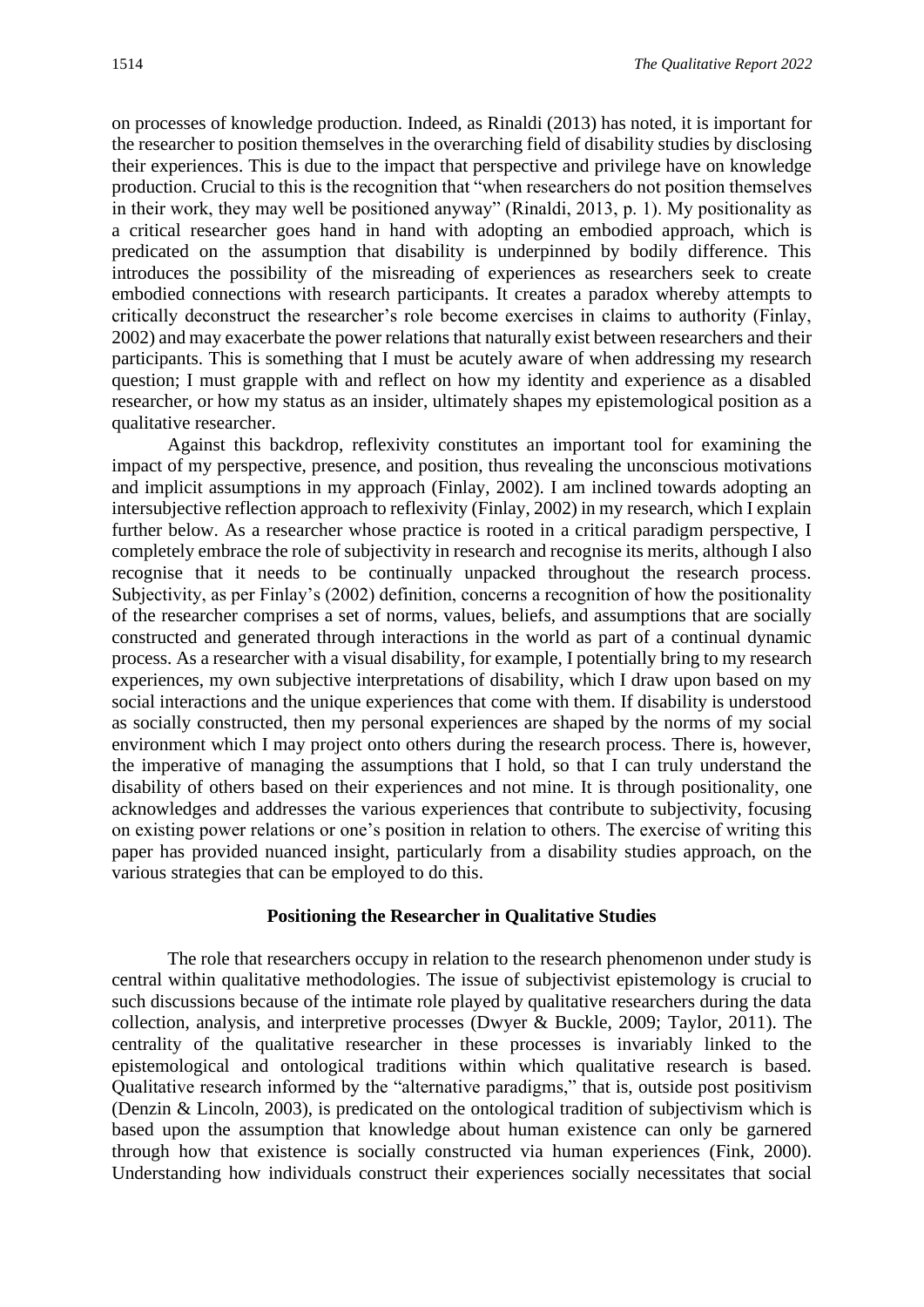research be performed as a form of field research that entails interactions between the researcher and the phenomenon under study as it is experienced and known by participants (Fink, 2000). Thus, regardless of the membership status adopted by the researcher, the positionality of the researcher remains an omnipresent dimension of the investigation as they bring their knowledge regarding human existence into the research (Dwyer & Buckle, 2009).

Conceptualisations of the researcher position in qualitative research have historically been based on the dichotomous classification of the insider and outsider position. According to Dwyer and Buckle (2009):

"Insider research" refers to when researchers conduct research with populations of which they are also members … so that the researcher shares an identity, language, and experiential base with the study participants. The complete membership role gives researchers a certain amount of legitimacy and/or stigma. (p. 58, emphasis in original)

Outsider research on the other hand, refers to when researchers conduct studies with populations or subjects that they are personally unfamiliar with (Gair, 2012). This lack of familiarity is purported to have the benefit of objectivity. The insider position has increasingly become conceptualised as a privileged position that enables researchers to gain a critical awareness of, and nuanced insight into, a research phenomenon through the researcher's identification with the lived experiences of research participants (Gair, 2012).

The insider position is privileged in current discourses (see Couture et al., 2012; Irvine et al., 2008; Thomas et al., 2000; Tinker & Armstrong, 2008), given the subjectivist position that this results in shared experiential knowledge (Dwyer & Buckle, 2009), although positivist research methodology literature has historically privileged objective research as comparatively robust. Proponents of this view suggest that knowledge about a phenomenon cannot be successfully garnered without *a priori* experience of it (Bridges, 2001). In-group membership associated with the insider position is therefore believed to grant researchers a level of trust, openness, and acceptance that enables them to attain a more nuanced understanding of participants' lives because they, too, share in those first-hand experiences. Insider research means that researchers are "one of them" and via this privileged position, researchers can acquire a depth of knowledge by virtue of the access they gain to groups, and consequently, their shared status with the research subjects (Dwyer & Buckle, 2009). For some authors, this position has thus become synonymous with researcher legitimacy (Gair, 2012).

The insider position is, however, not without its limitations and counterarguments point to ways shared status can undermine the research process as it progresses. One argument is that assumptions of similarity between the researcher and participants might lead a researcher to disregard the importance of individual experiences, instead focusing on those aspects that align with researcher experience (Dwyer & Buckle, 2009). Insider epistemology could thus lead to conflations between the personal experiences of the researcher and the experiences of the group leading to role confusion between being a researcher and being a participant, who may set boundaries on data collection and analysis processes (Asselin, 2003; Hewitt, 2007). Closeness to research subjects can also undermine critical approaches and analysis (Tinker & Armstrong, 2008). According to Tinker and Armstrong (2008), "perceiving oneself as holding similar values or beliefs to a respondent may lead a researcher to assume a particular interpretation of the data. In contrast, a sense of distance may enable him or her to remain detached and view data critically" (p. 57). In the Disability Studies literature, the insider perspective has been conceptualised as concomitant with advantages because it draws upon insiders' direct experience of disablement and facilitates culturally appropriate research (Brown, 2009). Consequently, the insider position is often articulated as empowering people with disabilities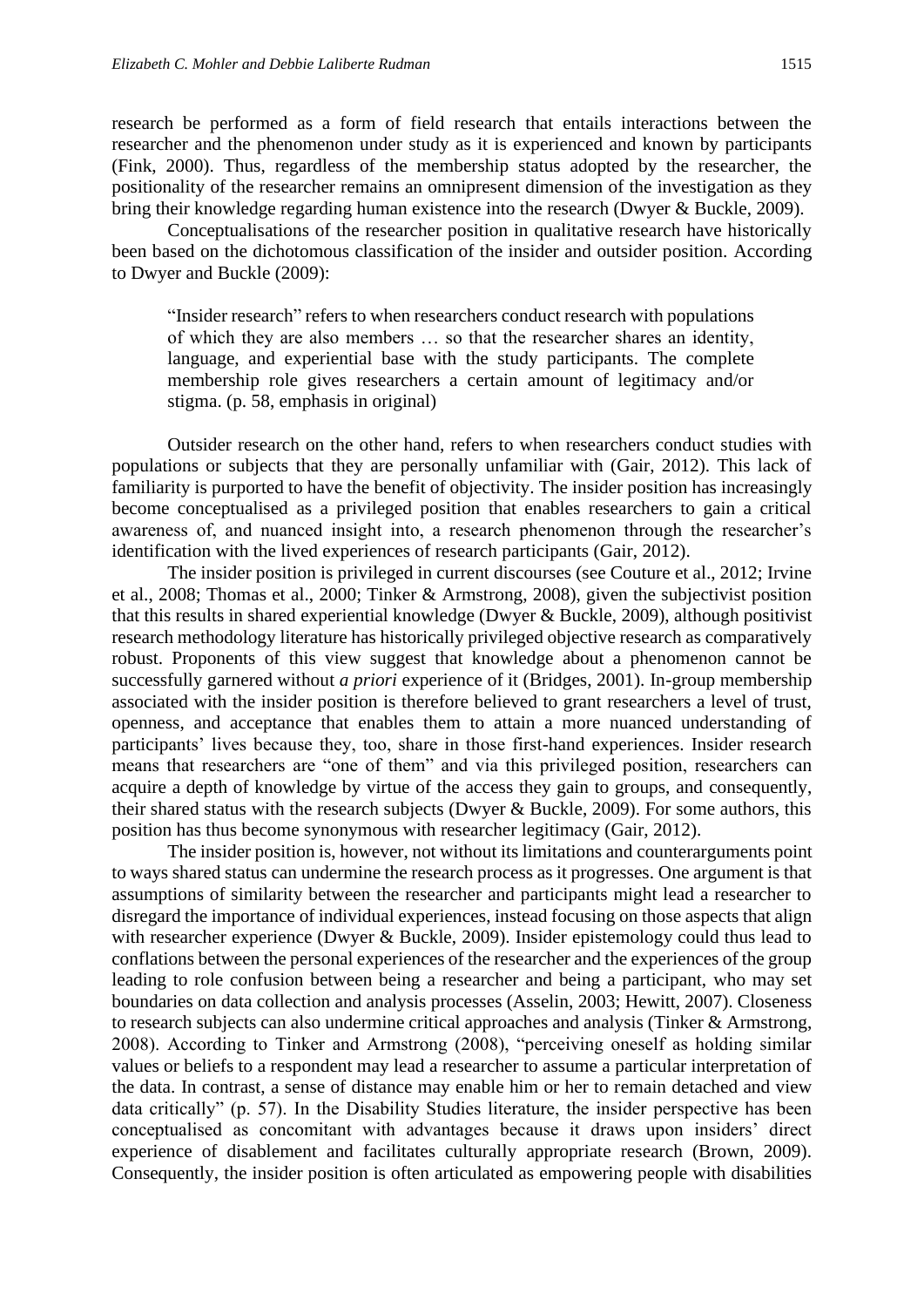in the research setting because it acknowledges their values and experience (Brown, 2009). Due to their direct experiences of disablement, such researchers also hold pre-assumptions which may influence both the research process and research outcomes. In this way, the insider position can undermine the research process because pre-assumptions about the experience of disability may obstruct broader insight about others' experiences.

Critiques of the outsider position have historically revolved around three overarching arguments (Bridges, 2001). First, epistemological arguments espoused the view that outsiders cannot accurately represent or understand the experiences of their research participants because they do not have phenomenological understandings of it (Bridges, 2001). This means that outsiders are inappropriate conveyors of knowledge about their research subjects. The second critique, which is based on questions of community and belonging, suggests that it is inappropriate for researchers to articulate the views of a group if they do not belong to it, and consequently have limited knowledge about its workings, norms, values, and codes. Third, ethical arguments have focused on how the "outsider" position may provoke exploitative or discriminatory behaviours. In the case of disability studies, for instance, it has been argued that outsider researchers often hold problematic assumptions, such as the idea that the problem of disability is rooted in the disabled as opposed to social constructions of, and norms associated with, disability (Bridges, 2001). This position is problematic and unhelpful given that it serves to perpetuate outmoded views that conceptualise disability as a purely medical condition, without recognising its social and political dimensions (Bridges, 2001).

In turn, it has been argued that such discriminatory assumptions about disability ignore issues of self-determination, agency, and human rights in these outmoded narratives, damaging the interests of disabled groups that are being researched (Bridges, 2001). While acknowledging there are inherent problems associated with binary classifications pertaining to the insider/outsider position, which ignore how researchers tend to occupy "a space between" (Dwyer & Buckle, 2009, p. 60) as well as power issues regarding varying definitions of insider and outsider that may be held by researchers and participants (Nunkoosing, 2000), thinking about research positionality remains essential to optimizing the credibility and sincerity of qualitative work (Tracy, 2010). Researchers, as well as participants, possess multiple identities which can result in experiencing, and being viewed, as concurrently an insider and outsider, thus shaping their interactions during the process of data gathering and the lens they bring to analysis and interpretation (Couture et al., 2012). Discourses relying on the dichotomy of insiders and outsiders are problematic because they essentialise categories and are therefore unable to consider the flexible and fluid nature of identities (Tinker & Armstrong, 2008). Ideas about the space in-between directly challenge the insider/outsider dichotomy, focusing on the simplistic assumptions that underpin such dualisms (Dwyer & Buckle, 2009). Dialectical approaches have shown that researchers may possess both similarities and differences with their research participants across dimensions such as race, gender, sexuality, and religion, which means that "holding membership in a group does not denote complete sameness within that group. Likewise, not being a member of a group does not denote complete difference" (Tinker & Armstrong, 2008, p. 54). Moreover, whether positioned as insider or outsider in a particular interaction, all researchers, by virtue of their experiences or perceptions, may hold prejudicial assumptions related to the positionalities of participants, along lines connected to disability, gender, race, sexuality, and other social markers of identity. Consequently, all researchers are concurrently insiders and outsiders in every research setting; researchers shift between these positions of similarity and difference as they navigate the research process, but also in accordance with the perceptions of participants (Tinker & Armstrong, 2008; Villenas, 1996). Thus, navigation of this dynamic positioning becomes central to qualitative research.

On the basis of on-going critical reflexivity through literature engagement and dialogue, as will be discussed in the following section, reflexive practice, particularly intersubjective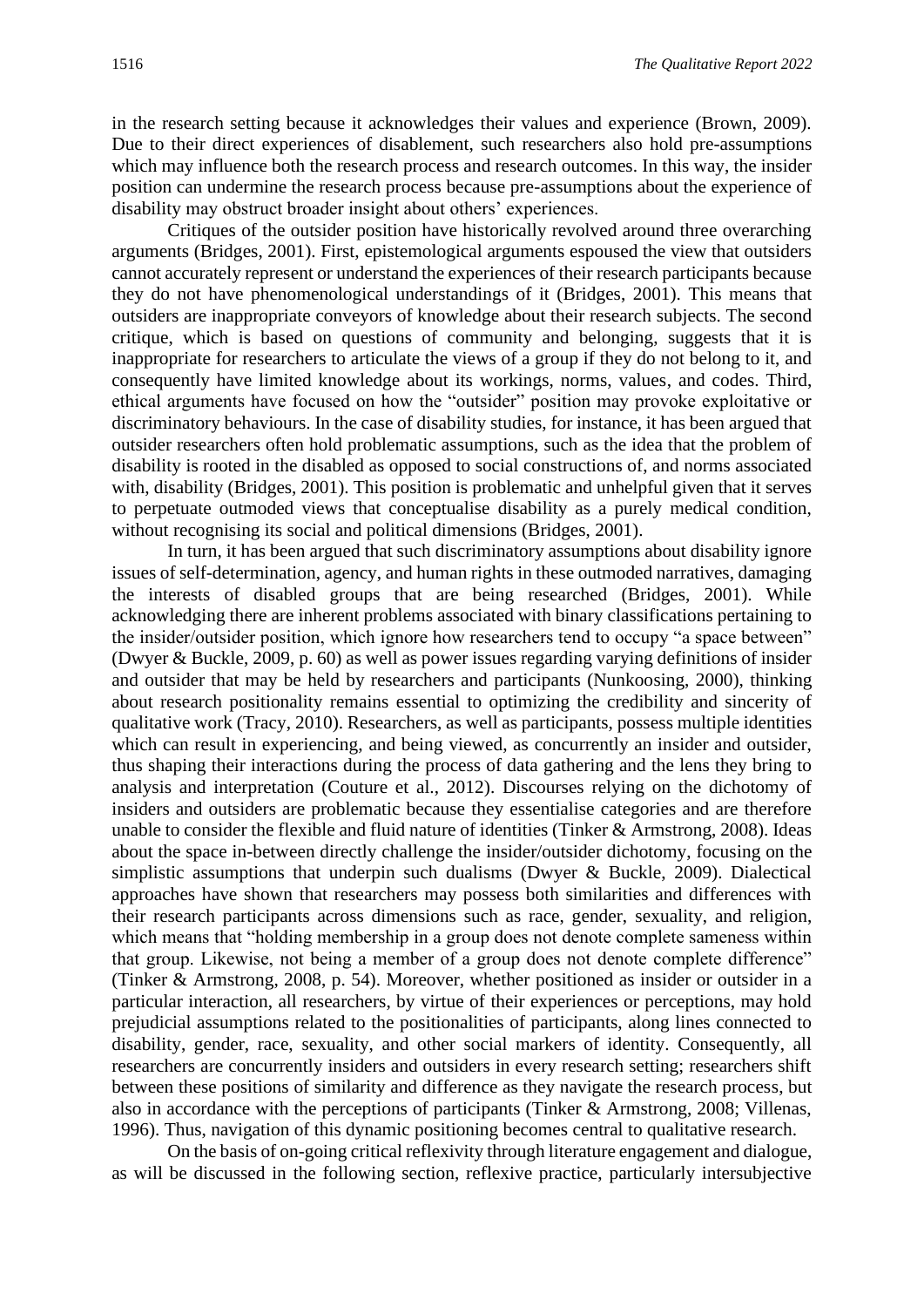regulation.

reflection, and unlearning provide practices for researchers to obtain an on-going critical awareness of such issues and thus, remain alert for how their own ways of seeing the world, their participants, and the topics they are studying may be setting unintended boundaries on their research, Even in instances in which prejudicial assumptions remain latent in the consciousness of researchers, reflexive practice can create intelligent self-awareness and evoke social sensitivity so that researchers are able to engage in self-censorship and call out the actions of others (Bridges, 2001). As noted by Tinker and Armstrong (2008), researchers'

#### **Reflexive Practice and Unlearning**

consciousness of their status and latent worldviews can be leveraged as tools for self-

My evolving dissertation work is situated in a critical paradigm. From this paradigm position, I seek to embrace my positionality as a disabled researcher as a strength (Goodley, 1999), while simultaneously ensuring that I engage in on-going critical reflexivity regarding my taken-for-granted assumptions about disability and attendant care and am open to thinking otherwise. Within a critical paradigm, for example, the researcher's axiological stance, what they value, is seen as inherently informing the research, and thus requiring on-going scrutiny and openness to change to avoid imposition of assumptions that are mis-aligned with those of collectives being engaged in research (Ashgar, 2013).

The idea of "unlearning" has been widely conceptualised as a strategy for challenging one's assumptions, particularly those assumptions that themselves challenge the acquisition of new knowledge (Heydari et al., 2017). Unlearning, which encapsulates the idea of learning new things in order "forget old habits" and thereby learning new and better methods and approaches, is crucial to letting go of past and outdated knowledge, attitudes, and values (Heydari et al., 2017). Indeed, unlearning has been equally important as acquiring new knowledge, since the inability to unlearn has been shown to one of the most significant weaknesses of qualitative researchers (Heydari et al., 2017). All qualitative researchers hold personal biases and pre-existing assumptions that they derive from their subjective experiences, cultural values, and norms, and that are ultimately reflected in the research process (Heydari et al., 2017); reflexivity is crucial for opening to alternative ways of understanding.

Reflexivity is crucial to the process of unlearning. Indeed, disabled researchers have long been critical of non-reflexive positivistic approaches to the production of research that perpetuate existing hierarchies between disabled participants and non-disabled researchers (Goodley, 1999). I suggest that such hierarchies exist between disabled researchers and their disabled participants. As I have previously argued, the social model of disability frames experiences of disability as a function of not only impairments, but also the barriers that exist within society. Thus, aside from my visual impairments as a researcher, I bring to my research approach, my personal understanding of disability based on the attitudinal and environmental barriers that I have experienced. These barriers both consciously and unconsciously, shape my interpretations of disability which I must unlearn, to learn about my research subjects. The process of unlearning for me, involves attending to my embodied experiences of disability through reflection, since this is integral to the outcomes of my research. I do not understand my identity to be fixed and unchangeable; I understand that through social interactions, identities can be negotiated and co-constructed as part of the process of unlearning. This is important in the context of my research because the meanings I assign to disability may differ from those assigned by the subjects of my research. Disability is both culturally and socially constructed which I must be aware of, regardless of my own perceptions. During the research process, I must take up the process of managing the physical barriers imposed by my disability as well as the personal understandings and reactions to disability, from the perspective of my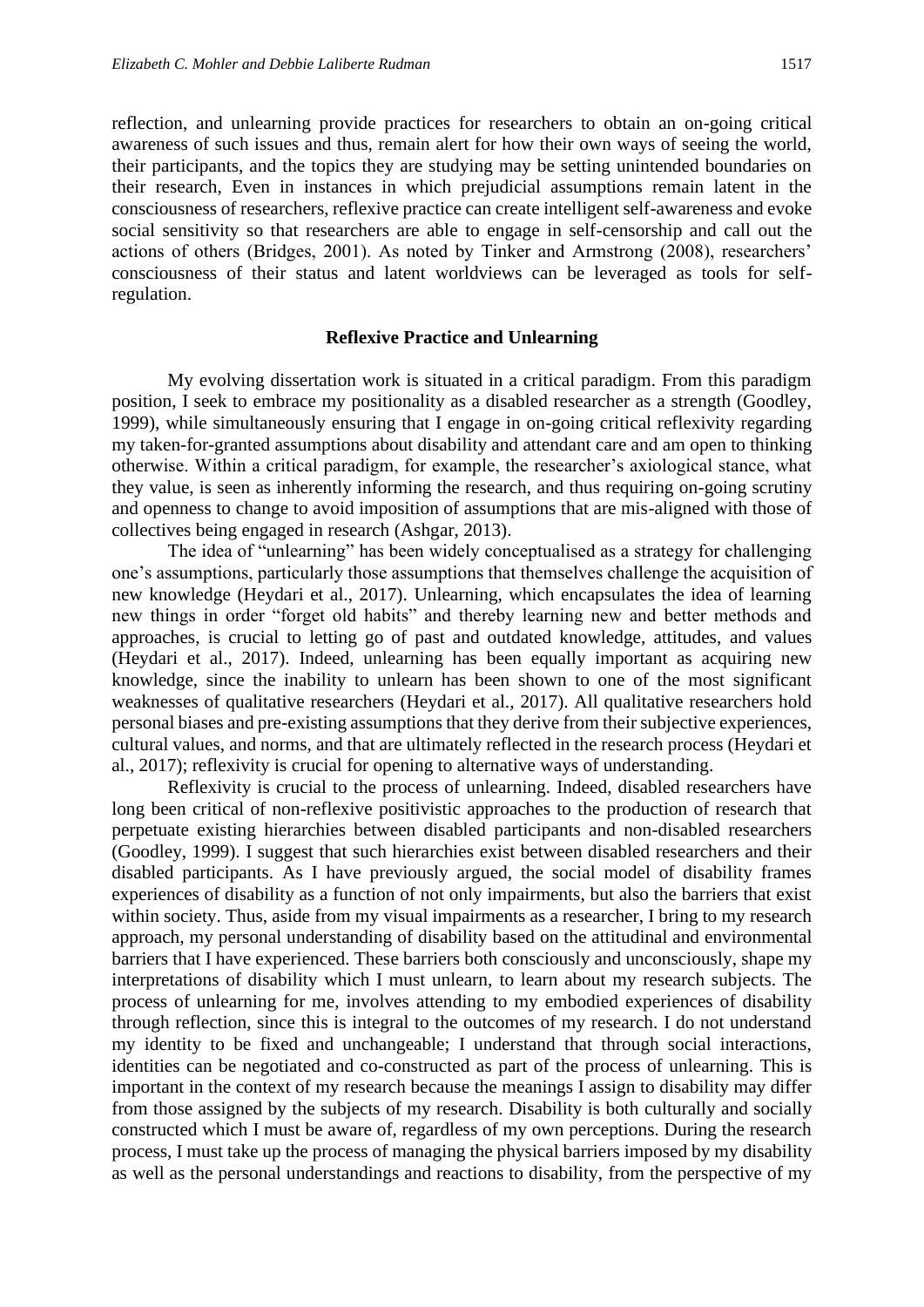research subjects. Reflexivity is salient for the ways it exposes relational dynamics related to the positioning of the researcher to the research culture under investigation, which, in the case of disability research, assumes a unique character (Goodley, 1999). Proponents of reflexive approaches in qualitative studies focus on positioning disabled people as active participants and authentic sources of knowledge regarding the ontological experience of being disabled, and how this experience intersects with other positionalities (Goodley, 1999). This contrasts with outmoded narratives that positioned disabled individuals as passive objects who are constrained and defined by their condition.

By reflecting critically on one's subjectivity, it becomes possible to continually challenge oneself to critically deconstruct one's research approach—one's underlying assumptions as well as one's research findings—to unpack both the contributions and boundaries that result from one's subjectivity (Crooks et al., 2012). This process can also hold guard against researcher subjectivity culminating in role confusion to work in ways that work against opening spaces to include disabled people as active participants with lived expertise (Dwyer & Buckle, 2009).

In disability studies, reflexive accounts have been used to provide readers and audiences with insight into the position of the researcher, and consequently, into how ideas are produced (Goodley, 1999). Ultimately, knowledge production is spatio-temporal in character and the researcher's own subjectivity features in this dynamic (Goodley, 1999). When researchers engage in processes aimed at enhancing awareness of their role in the construction or co-construction of knowledge, they concurrently become aware of the impact of intersubjective elements on the data collection and analysis process (Finlay, 2002). This is crucial for safeguarding the transparency, trustworthiness, and accountability of the research study (Finlay, 2002). Research conducted by Crooks, Owen, and Stone (2012) has demonstrated the ways in which reflexivity can enhance transparency in disability research while simultaneously enhancing rigour by showing how researchers' various positionalities impact knowledge production. Tregaskis and Goodley (2005) also note that by addressing positionalities, reflexivity encourages knowledge co-production.

Finlay (2002) has categorised approaches to reflexivity in qualitative research as follows: intersubjective reflection, introspection, mutual collaboration, and social critique. Intersubjective reflection has gained significant traction in qualitative research whereby researchers explore "the mutual meanings emerging within the research" (Finlay, 2002, p. 215). Here, the focus is on the context and the negotiations that underpin the research encounter (Finlay, 2002). Related to on-going examination of positionality, intersubjective reflection acknowledges that the researcher, and participants, bring "inward meanings" (Finlay, 2002, p. 281) to the research as well broader shared meanings and discourses. Through intersubjective reflection, the researcher commits to exploring how knowledge generated through research is co-constituted in ways influenced by the meanings brought to the encounter. Along with this exploration, the researcher aims to shift beyond mere reflection and engage in "radical selfreflective consciousness" (Finlay, 2002, p. 215) that entails analysis of the self in relation to others and a commitment to transformation of the self through the learning involved. If the end goal of reflexivity is unlearning, then more rigorous approaches that extend beyond "navel gazing" to learn about oneself are required. It is imperative that introspection not be the end goal, but rather intersubjective reflection must serve as a launchpad for additional insight into the nexus between knowledge claims as well as into the experiences of the participants and researcher in a specific social context (Finlay, 2002). In qualitative research, accessing one's personal and possibly unconscious influences and motivations arise owing to the complex dynamics that exist between researchers and their participants (Finlay, 2002). Intersubjective reflection promotes self-consciousness and compels researchers to engage with "both inward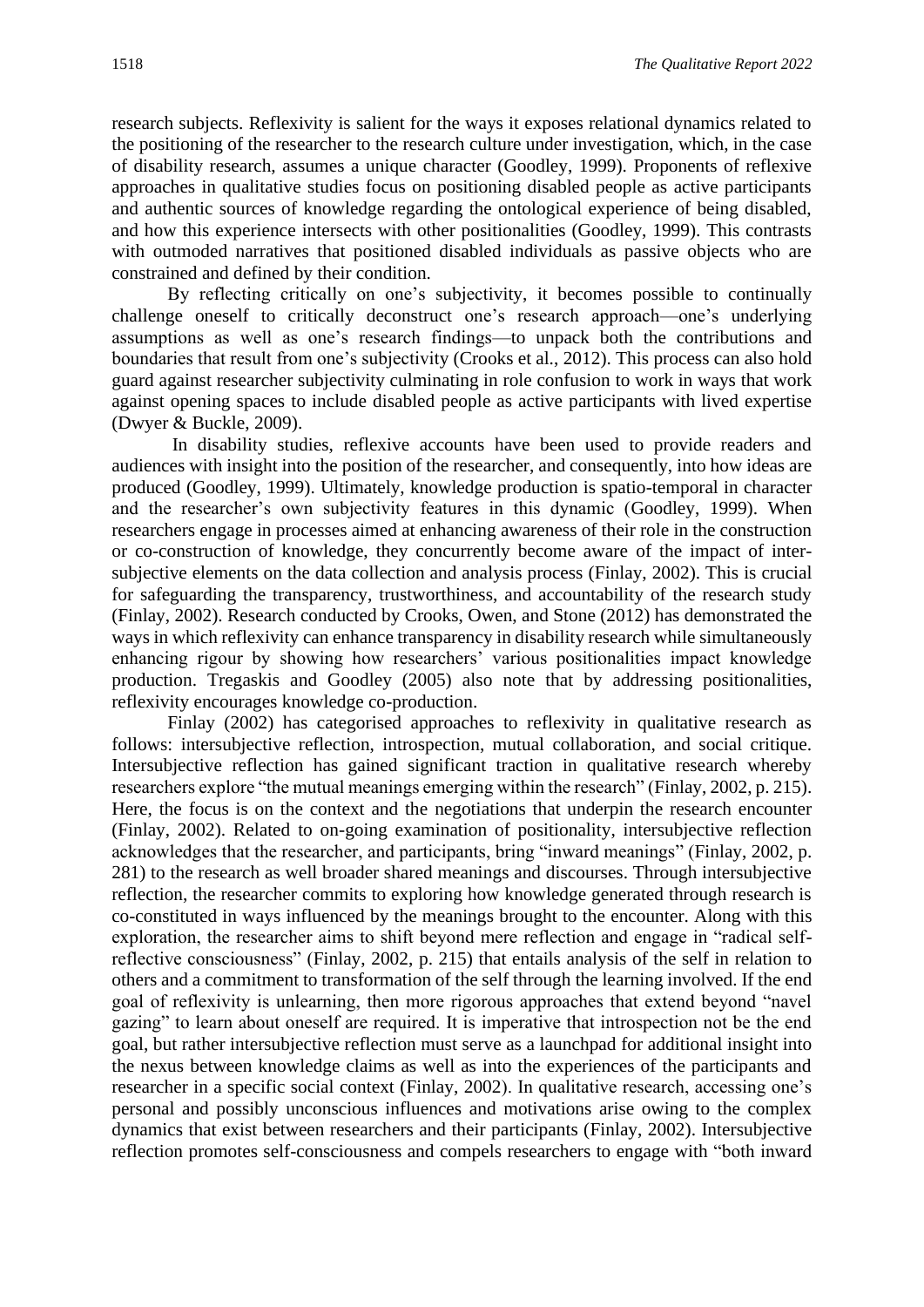meanings and outward into the realm of shared meanings, interaction and discourse" (Finlay, 2002, p. 218), thus promoting unlearning.

I suggest that intersubjective reflection is a crucial aspect for addressing researcher positionality, offering a rigorous approach to reflexivity that challenges individual subjectivity in the context of research relations. By challenging individual subjectivity, it provides a basis for unlearning pre-assumptions that are the result of socially shaped presumptions and unconscious processes and that are linked to one's position as an insider. Thus, centring practices of intersubjective reflection can enable researchers to consider how their insider knowledge based on individual experiences and personal meanings can impinge on the research process, provoking vigilance and unlearning aimed at co-construction.

#### **Conclusion**

Regardless of researcher positionality in any qualitative research, researchers do not remain separate from the study. Through reflexive practice, unlearning and intersubjective reflexivity, it is possible for researchers to continually commit to heightening awareness of assumptions related to intersections of positionalities, social norms, and unconscious processes. Even in instances where prejudicial assumptions remain latent in the consciousness of researchers, reflexive practice can create intelligent self-awareness and evoke social sensitivity. A critical paradigm perspective questions how the subjectivity of the researcher can be addressed, notwithstanding the recognition that subjectivity is a strength as opposed to a weakness in research.

I have shown that reflexivity is crucial to the process of unlearning. Indeed, disabled researchers adopt a critical attitude towards non-reflexive positivistic approaches to the production of research that perpetuates existing hierarchies between disabled participants and non-disabled researchers. By reflecting critically on positionality and subjectivity, it becomes possible to deconstruct one's research approach, its underlying assumptions, and one's research findings, to unpack one's role in how these are formulated and transform these through the process of the research. In this paper, I have illustrated how researchers' various positionalities impact knowledge production. I have argued that intersubjective reflection is key within qualitative research processes, from the initial planning stages through to interpretation and representation of knowledge constructed.

## **References**

- Ashgar, J. (2013). Critical paradigm: A preamble for novice researchers. *Life Science Journal*, *10*(4), 3121-3127.
- Asselin, M. E. (2003). Insider research: Issues to consider when doing qualitative research in your own setting. *Journal for Nurses in Professional Development*, *19*(2), 99-103.
- Bridges, D. (2001). The ethics of outsider research. *Journal of Philosophy of Education*, *35*(3), 371-386.
- Brown, M. (2009). Perspectives on outcome: What disability insiders and outsiders each bring to the assessment table. *Archives of Physical Medicine and Rehabilitation*, *90*(11), 36- 40.
- Chaudhry, V. (2019). Centering embodiment in disability research through performance ethnography. *Qualitative Social Work*, *18*(5), 754-771.
- Couture, A. L., Zaidi, A. U., & Maticka-Tyndale, E. (2012). Reflexive accounts: An intersectional approach to exploring the fluidity of insider/outsider status and the researcher's impact on culturally sensitive post-positivist qualitative research. *Qualitative Sociology Review*, *8*(1), 86-105.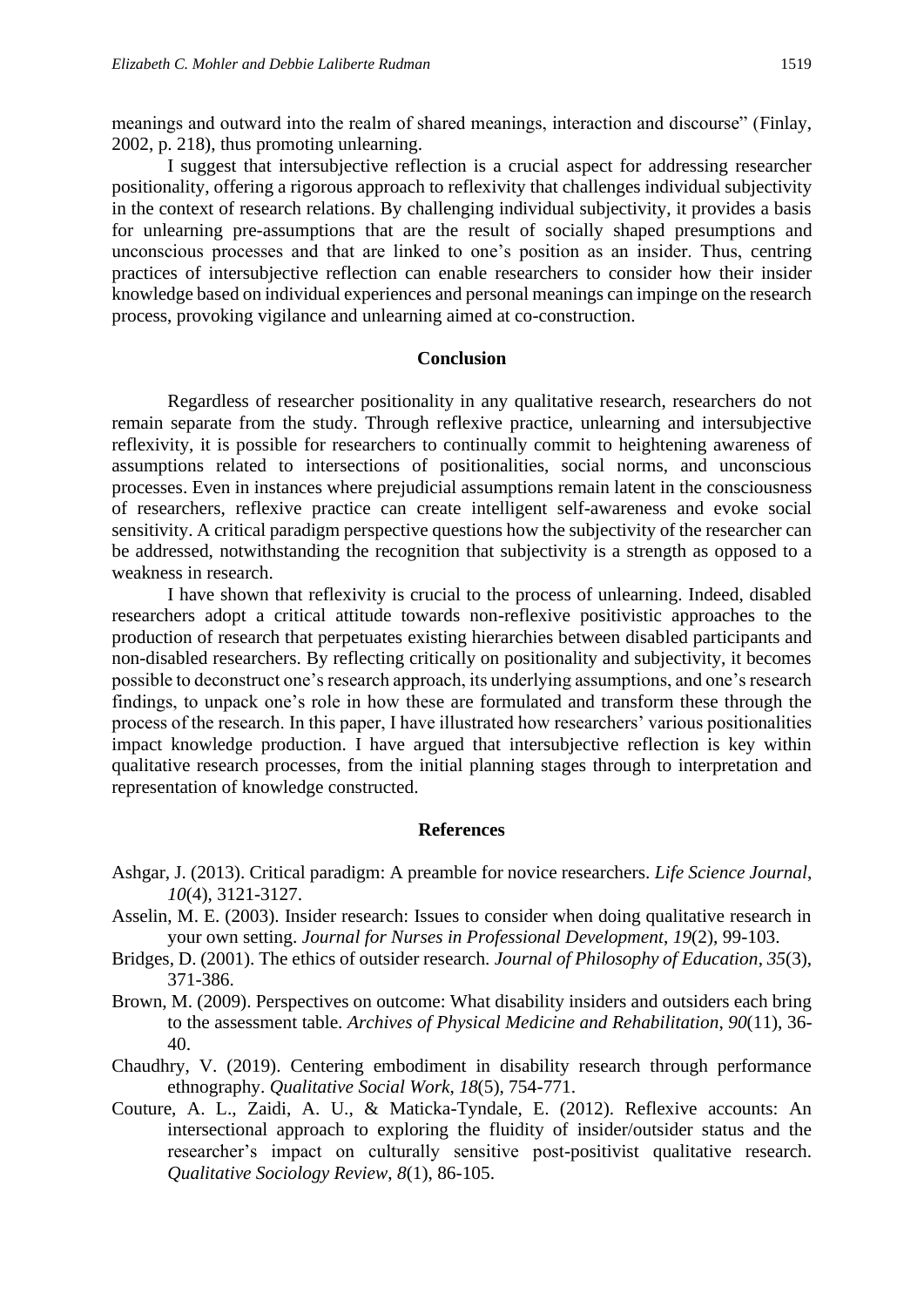- Crooks, V. A., Owen, M., & Stone, S. D. (2012). Creating a (more) reflexive Canadian disability studies: Our team's account. *Canadian Journal of Disability Studies*, *1*(3), 45-65.
- Denzin, N. K., & Lincoln, Y. S. (2003). The discipline and practice of qualitative research. In N. K. Denzin & Y. S. Lincoln (Eds.), *The landscape of qualitative research: Theories and issues* (pp. 1- 46). Sage.
- Dwyer, S. C., & Buckle, J. L. (2009). The space between: On being an insider-outsider in qualitative research. *International Journal of Qualitative Methods*, *8*(1), 54-63.
- Fink, A. S. (2000). The role of the researcher in the qualitative research process: A potential barrier to archiving qualitative data. In *Forum Qualitative Sozialforschung/Forum: Qualitative Social Research*, *1*(3), 15-37.
- Finlay, L. (2002). Negotiating the swamp: The opportunity and challenge of reflexivity in research practice. *Qualitative Research*, *2*(2), 209-230.
- Gair, S. (2012). Feeling their stories: Contemplating empathy, insider/outsider positionings, and enriching qualitative research. *Qualitative Health Research*, *22*(1), 134-143.
- Goodley, D. (1999). Disability research and the "researcher template": Reflections on grounded subjectivity in ethnographic research. *Qualitative Inquiry*, *5*(1), 24-46.
- Hewitt, J. (2007). Ethical components of researcher researched relationships in qualitative interviewing. *Qualitative Health Research*, *17*(8), 1149-1159.
- Heydari, A., Moghaddam, K. B., Manzari, Z. S., & Mahram, B. (2017). Mental challenges of nurses in the face of unlearning situations in hospitals: A qualitative study. *Electronic Physician*, *9*(9), 5237-5249.
- Imrie, R. (2004). Demystifying disability: A review of the International Classification of Functioning, Disability and Health. *Sociology of Health & Illness*, *26*(3), 287-305.
- Irvine, F., Roberts, G., & Bradbury-Jones, C. (2008). The researcher as insider versus the researcher as outsider: Enhancing rigour through language and cultural sensitivity. In P. Liamputtong (Ed.) *Doing cross-cultural research* (pp. 35-48). Springer.
- Nunkoosing, K. (2000). Constructing learning disability: Consequences for men and women with learning disabilities. *Journal of Learning Disabilities*, *4*(1), 49-62.
- Rinaldi, J. (2013). Reflexivity in research: Disability between the lines. *Disability Studies Quarterly*, *33*(2), 1-10.
- Taylor, J. (2011). The intimate insider: Negotiating the ethics of friendship when doing insider research. *Qualitative Research*, *11*(1), 3-22.
- Thomas, M. D., Blacksmith, J., & Reno, J. (2000). Utilizing insider-outsider research teams in qualitative research. *Qualitative Health Research*, *10*(6), 819-828.
- Tinker, C., & Armstrong, N. (2008). From the outside looking in: How an awareness of difference can benefit the qualitative research process. *The Qualitative Report*, *13*(1), 53-60.<https://eric.ed.gov/?id=EJ800284>
- Tracy, S. J. (2010). Qualitative quality: Eight 'big tent' criteria for excellent qualitative research*. Qualitative Inquiry, 16*(10), 837-851.
- Tregaskis, C., & Goodley, D. (2005). Disability research by disabled and non-disabled people: Towards a relational methodology of research production. *International Journal of Social Research Methodology*, *8*(5), 363-374.
- Villenas, S. (1996). The colonizer/colonized Chicana ethnographer: Identity, marginalization, and co-optation in the field. *Harvard Educational Review*, *66*(4), 711–731.